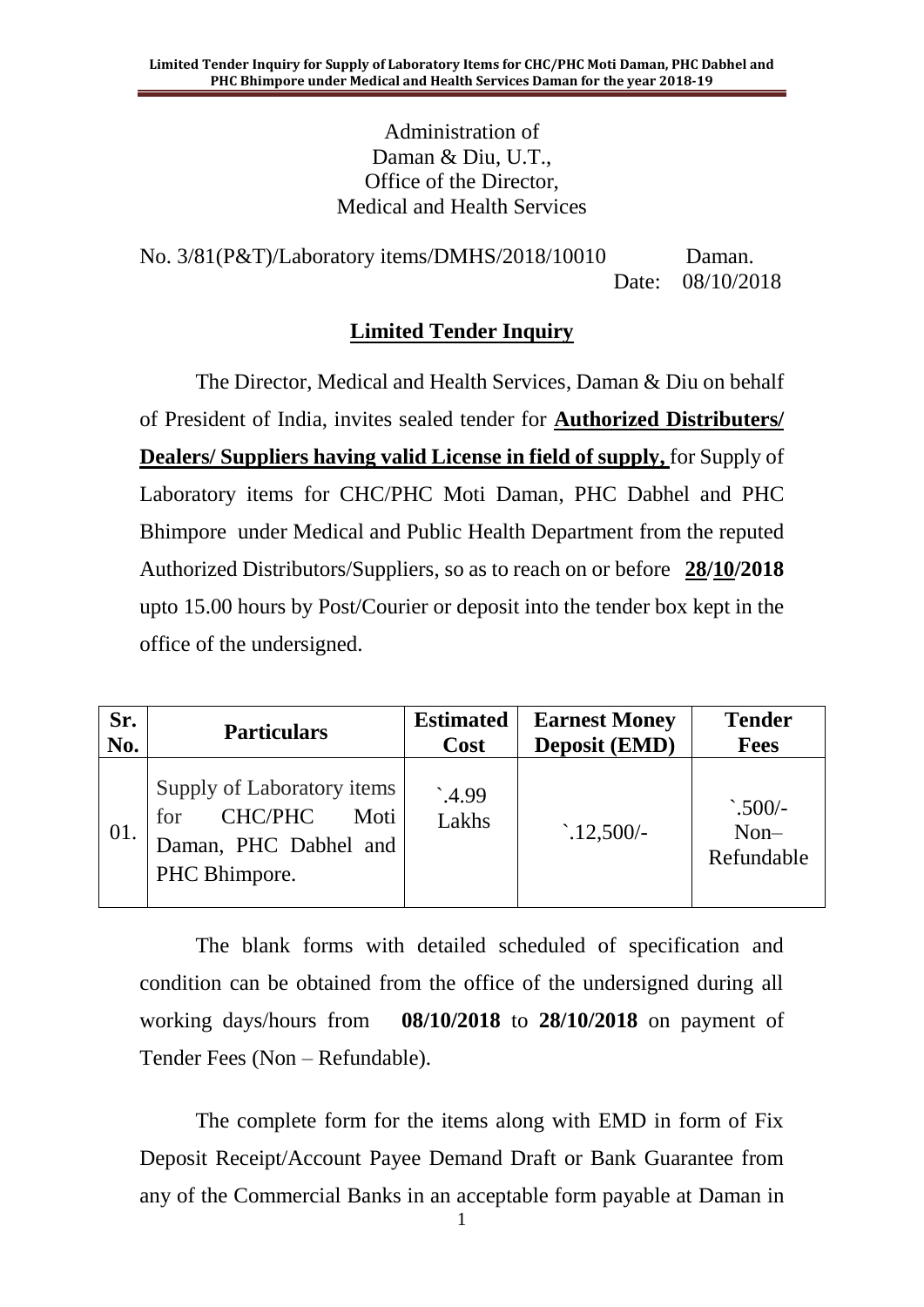favour of the undersigned should be attached with the Sealed Tender. The EMD and tender fees should not be forward by Cash. The Sealed Tender should be properly covered in respect of each item subscribing the name of items on envelope. The Tenders will be opened on the same day in presence of the tenderers, if possible. The offers received without obtaining tender documents or without EMD and tender fees shall not be entertained.

The Limited Tender Inquiry can be downloaded from the website [www.daman.nic.in](http://www.daman.nic.in/) . The Tender Fee is to be enclosed with the tender document; tender document without Tender Fee will be rejected.

Right to reject any or all Tenders without assigning any reason is reserved.

> **Sd /- Director** Medical and Health Services "Tel No.(0260) 2230470. e-mail Id :- [dmhs-daman-dd@nic.in](mailto:dmhs-daman-dd@nic.in)

Copy to :-

- 1) CPO, Daman & Diu for wide publicity in Newspaper.
- 2) I.T., Daman & Diu with a request to publish in Website.
- 3) Accounts Section, PHC Moti Daman a for information.
- 4) Store Keeper, DMHS, Daman for information.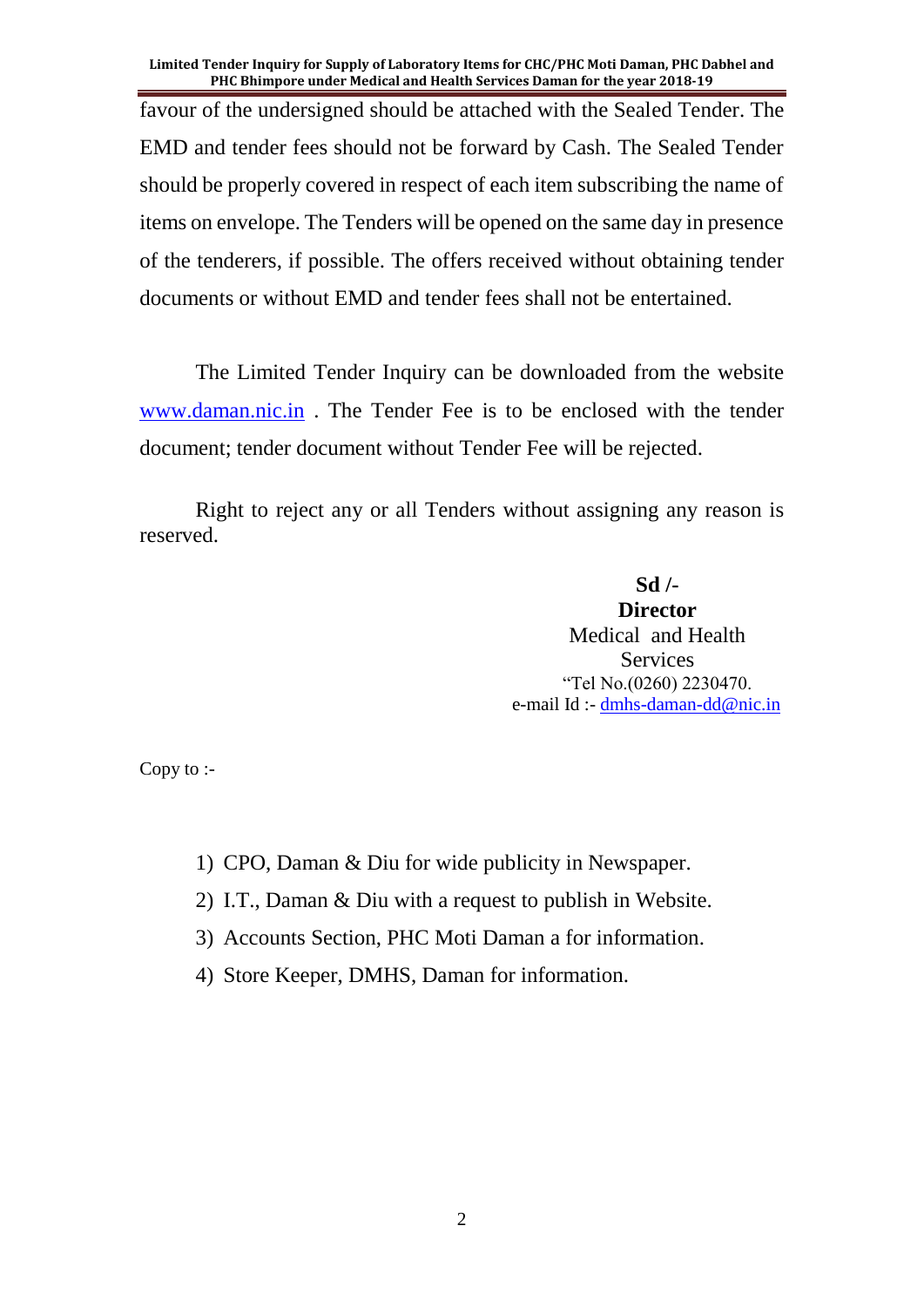#### U.T. ADMINISTRATION OF DAMAN & DIU, OFFICE OF THE DIRECTOR, MEDICAL AND HEALTH SERVICES, DAMAN

Terms and Conditions for the "**Supply of Laboratory items for CHC/PHC Moti Daman, PHC Dabhel and PHC Bhimpore"** under Directorate Medical and Health Services, Daman.

# ❖ **Instructions to Bidders:**

- 1) The rate should be quoted in the prescribed form given by the department the rate shall be initially for a period of one year from the date of commencement and further renewal for the period of two years but not extending 3 years subject to satisfaction of work performance and same rates"
- 2) All/Taxes/Duties/Royalties Charges payable on the sales/transport etc. within and/or outside the state shall be payable by the supplier.
- 3) Where specifications/make/manufacture is not specified by this office, the rates should be quoted only for the  $1<sup>st</sup>$  class and standard quality only.
- 4) The tenderer should specify the name of the manufacturer and complete specification for the items quoted by him along with catalogue of the item to be submitted in the Technical Bid.
- 5) The decision of the Tender Inviting Officer for acceptance/rejection of any articles supplied including the decision for equivalent specifications, standard and quality etc. of articles shall be final.
- 6) The Tenderer should enclose along with tender an amount of **₹.500/** as Tender Fees in form of DD of any Nationalized or Scheduled Bank of India payable in Daman and **₹.12500/-** as Earnest Money Deposit in form of Fix Deposit Receipt/Account Payee Demand Draft from any of the Commercial Banks in an acceptable form payable at Daman in favour of **Director**, **Medical and Health Services, Daman**. The EMD should not be forward by Cash. Tender received without Earnest Money Deposit will be summarily rejected.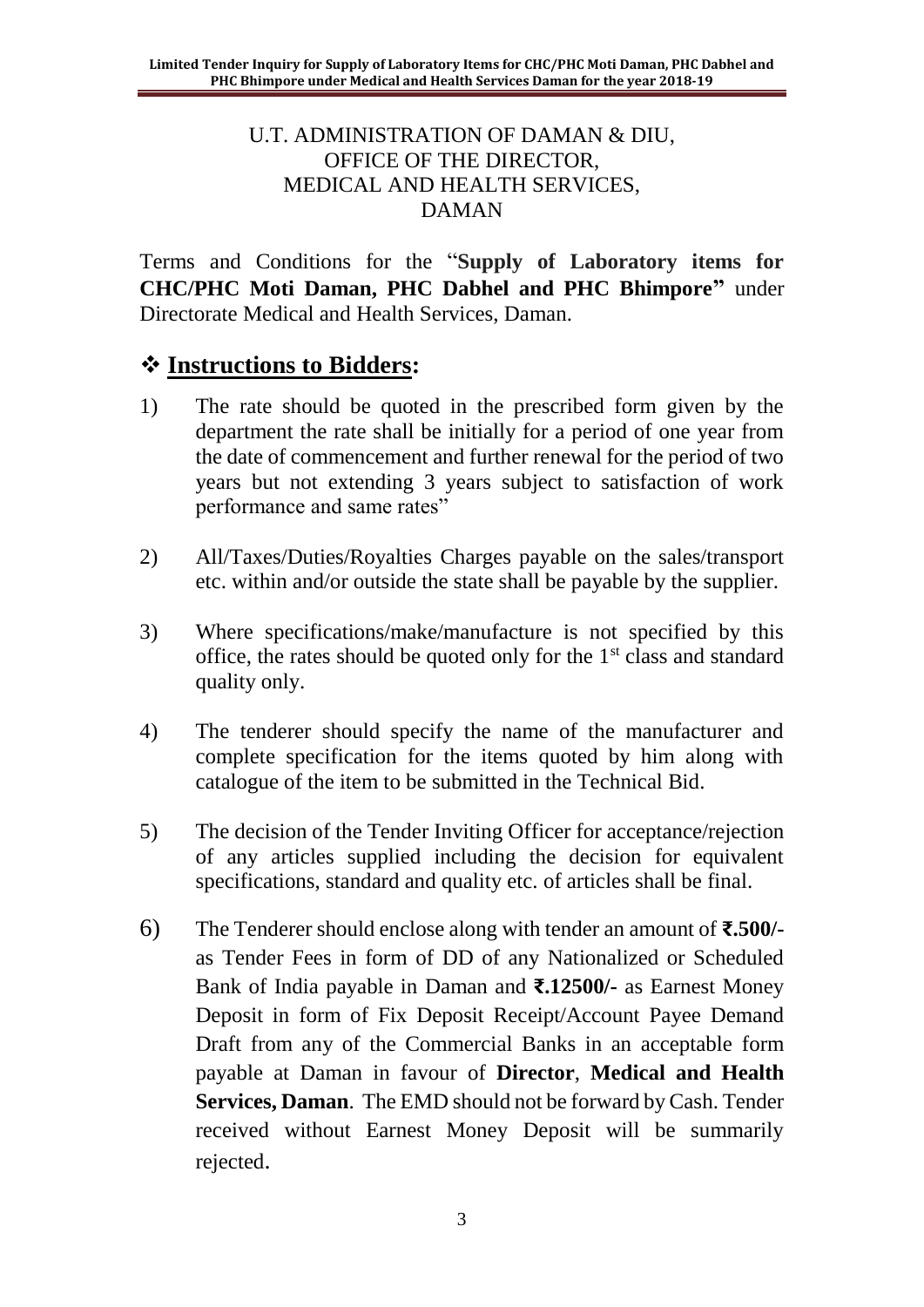7) (a) The successful tenderer will have to pay within 10 days from the date of demand, an amount equal to 10% of the total value of articles, which may be ordered, as the amount of security deposit.

(b) Non-receipt of Security Deposit within stipulated time will result in automatic cancellation of the order for supply without any intimation.

(c) However, in case if any articles are received for which the Security Deposit may not have been deposited, the full Security Deposit as may be due from the supplier will be recovered from the bill(s) for such articles.

- 8) The amount of Earnest Money paid by the successful Tenderer(s) will be adjusted against the amount of Security Deposit to be paid by the successful tenderer(s) as per condition No.07 above.
- 9) The tender should be neatly typed or hand written only on letter head carries the name of supplier and the signature of the tenderer. No overwriting, correction or erasures will be considered.
- 10) All bills should be in **TRIPLICATE** and should invariably mention the number and date of supply order.
- 11) All bills for amount above `.5000/- should be pre-receipted on a Revenue Stamp of proper value. Bills for amount exceeding `.5000/ not pre-receipted on Revenue Stamp of proper value will not be accepted for payment.
- 12) Each bill in which Sales Tax is charged must contain the following certificates on the body of the bill: "CERTIFIED" that the goods on which Sales Tax has been charged have not been exempted under the Central Sale Tax Act or the Rules made there under and the amount charged on account of Sales Tax on these goods is not more than what is payable under the provisions of relevant Act or Rules made there under".
- 13) The Tenders shall be submitted in two-bid system, each of which is to be submitted in separate envelope. The first envelope should contain Technical Bid and super scribing on the envelope as **"Sealed Cover No.1 Technical Bid** "Supply of Laboratory items for CHC/PHC Moti Daman, PHC Dabhel and PHC Bhimpore**".** The **EMD** and **Tender Fees** should be enclosed with **TECHNICAL BID** only. The second envelope should contain Financial Bid and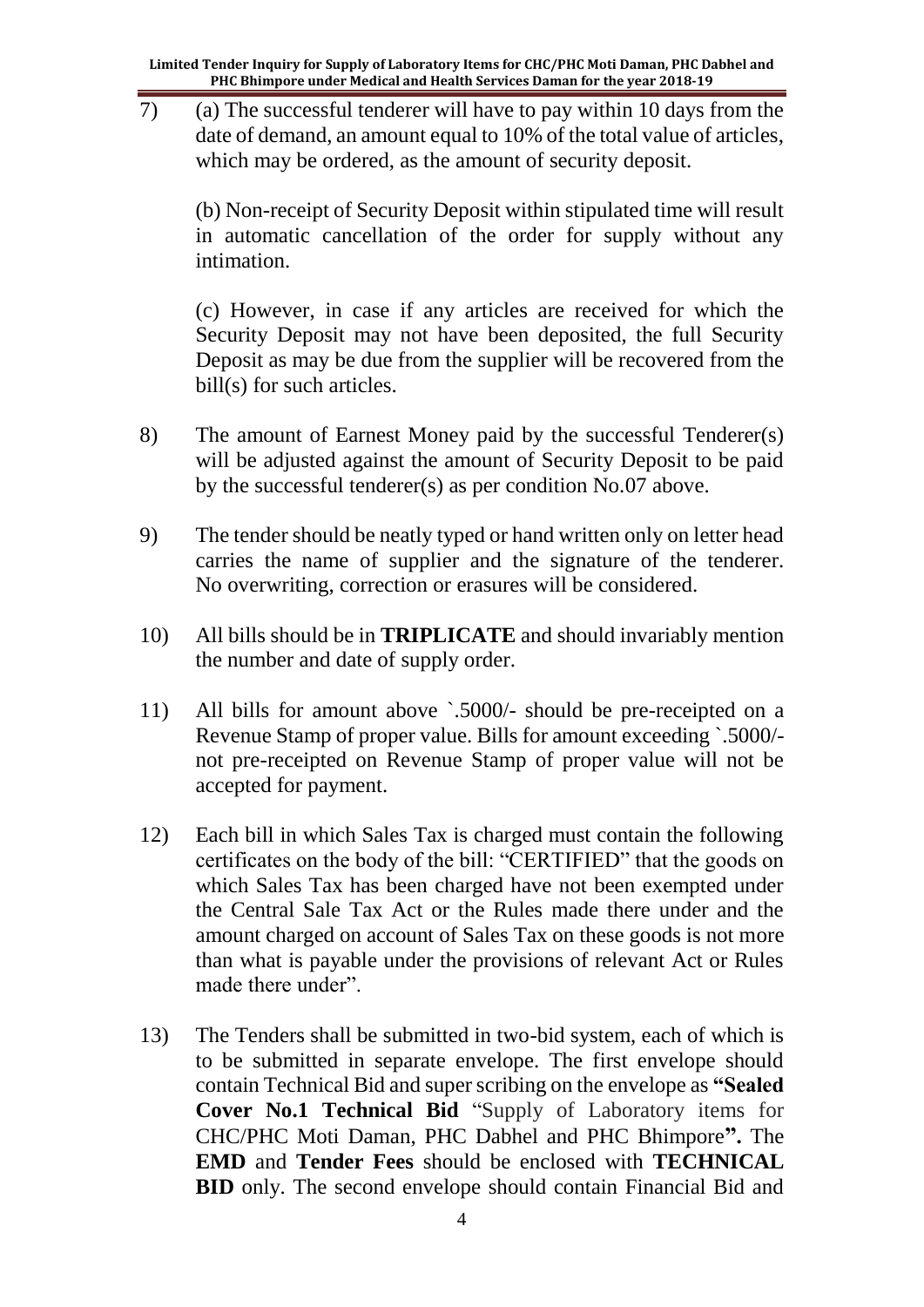super scribing on the envelope as **"Sealed Cover No.2 - Financial Bid for** "Supply of Laboratory items for CHC/PHC Moti Daman, PHC Dabhel and PHC Bhimpore**"**. The tender will be issued from **08/10/18 to 28/10/2018** and the last date of submission of bid will be **28/10/2018** upto 15.00 hours.

- 14) The Tenders will be opened by the Tender Opening Committee in presence of Tenderers or their representatives, if any present in the Office of the Tender Inviting Officer. The Tender Opening Committee will first open the technical bid consisting of Terms & Conditions issued by the department duly stamped & signed, EMD, technical specification given by the department etc, the Committee will open the financial bid only of those firms who have qualified for technical bid as per specifications given by the department. The financial bid will be opened after the report received from the Technical Committee.
- 15) The right to accept or reject without assigning any reasons or all tenders in part or whole is reserved with the Tender Inviting Officer and his decision(s) on all matters relating to acceptance or rejection of the tenders as a whole or in part will be final and binding to all.
- 16) If the tenderer whose tender is accepted, fails to execute the supply order within stipulated time the Earnest Money Deposit of such tenders will stand forfeited to the Government.
- 17) In case, the supplier does not execute the supply order placed with him, the EMD of the supplier will be forfeited to the Government and the contract for the supply shall terminated with no further liabilities on either party to the contract.
- 18) No separate agreement will be required to be signed by the successful tender(s) for the purpose of this contract for supply. Rates tendered/offered in response to the concerned Limited Tender Inquiry shall be considered as acceptance of all above terms and conditions for supply for all legal purpose.
- 19) The tender will be accepted during working hours upto **28/10/2018** at 15.00 hours and will open on the same day if possible in the office of the Director, Medical and Health Services, Daman in the presence of the Tender Opening Committee and tenderer(s) or their representative(s) if present.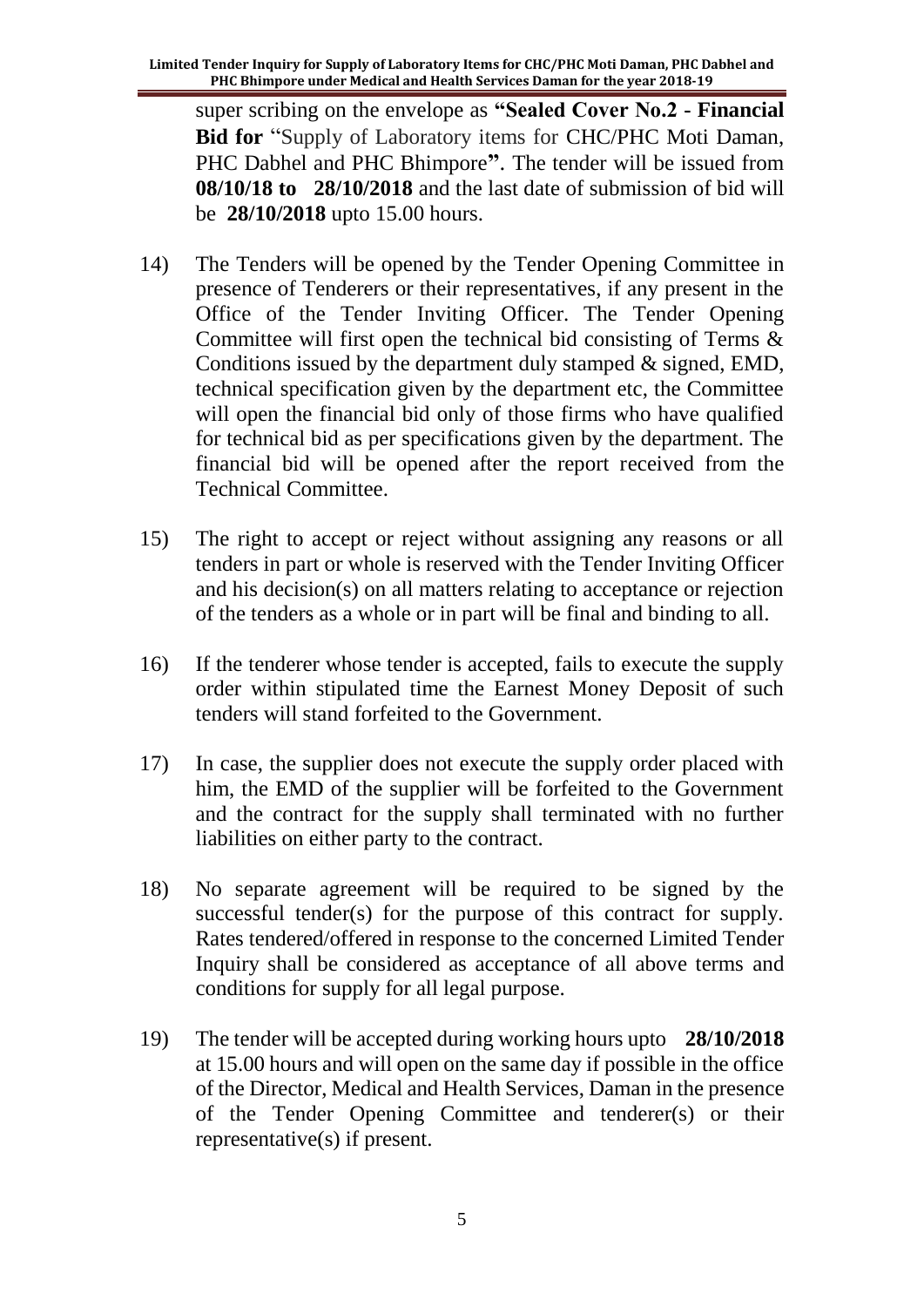# ❖ **Conditions of Contract:**

- 1) The rate(s) quoted should be strictly for free delivery at FOR Daman and will be valid and operative for supply orders issued within one year from the date of invitation of tenders.
- 2) Orders once placed should be delivered within the given time period and item should be door delivered including labour.
- 3) No extra charge for packing, forwarding and insurance etc. will be paid on the rates quoted and all the materials should be door delivered.
- 4) The rates should be quoted only for the items specified in the list of requirements and should be for the items of given special make/manufacture.
- 5) Rates quoted for items other than the required specification/ make/manufacture will not be considered.
- 6) The amount of Earnest Money paid by the tenderer(s) whose tenders are not accepted will be refunded to them by cheque or Demand Draft (as may be convenient to the Tender Inviting Officer if the amount is above ₹.200/-) drawn on any branch of State of India or its subsidiary Commercial Bank. Where this mode of payment is not possible the amount will be refunded at the cost of the tenderer.
- 7) Only on satisfactory completion of the supply order for and on payment of all bills of the supplier, as to be admitted for payment, the amount of Security Deposit/Earnest Money will be refunded after expiry of guarantee/warranty period, if any, or any such date/period as may be mutually agreed upon.
	- 8) The tender inviting officer will consider extension of time for remitting the Security Deposit as demanded. However, in case of denial to consider such extension the supplier is bound to abide by the limit given and liable to make good for the loss made to the Government on account of his failure to abide by the time limit.
	- 9) Railway Receipt or other transport document should be drawn in the favour of Officer Inviting tender.
	- 10) Railway Receipt or other transport document should not be send by VPP or through any Bank as this being a Government Office it is not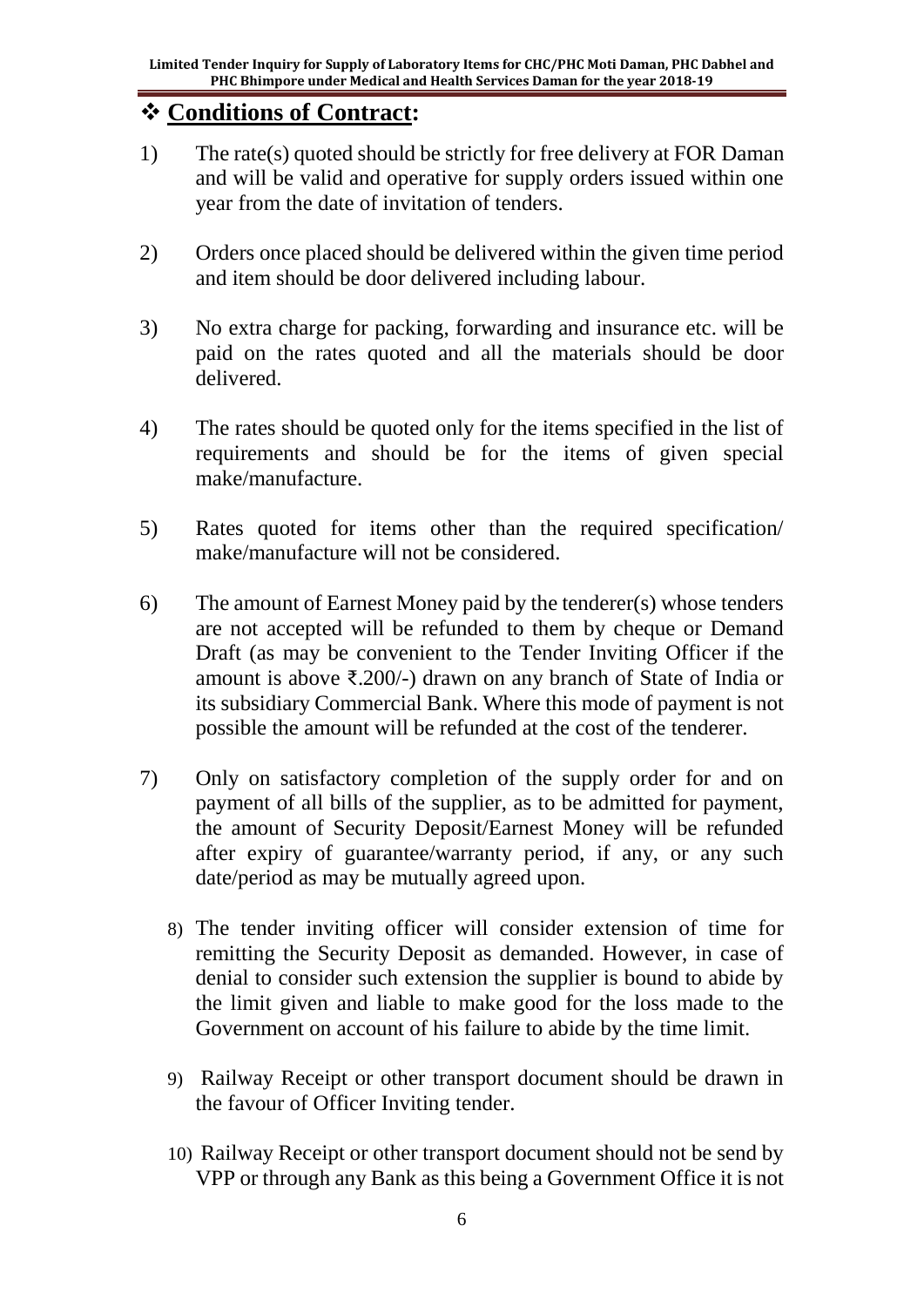possible to clear cash demands of Post Office/Bank for delivery of RR or other transport documents unless we have agreed to it as special arrangement.

- 11) The supplies, materials etc. of inferior quality standard or of different specifications, brand, manufacturer etc other than that ordered specified and/or incomplete or broken articles will not be accepted. The supplier has to replace the same at his own cost and risk. Intimation of non-acceptance of any materials etc will be sent to the supplier within 10 days from the date of receipt of the stores and the same will be returned to the supplier at his own cost and risk, if he so desires and intimates accordingly within 15 days from the date of dispatch of intimation of the non-acceptance. However, if no communication is received within 15 days from the date of communication the tender Inviting Officer will not be responsible for any damages, loss etc. of such rejected articles.
- 12) In case of failure to replace the accepted and rejected articles from the supplies made, as mentioned in the conditions the loss undergone by the Government will be recovered from the suppliers Security Deposit/Earnest Money or payment due of any bill(s) to the extend required.
- 13) In case of failure to supply the store, materials etc. ordered for, as per conditions and within the stipulated time, the name articles will be obtained from the tenderer who offered next higher rates or from any other sources, as may be decided by the tender inviting Officer and the loss to the Government on account of such purchases(s) shall be recovered from the former suppliers Security Deposit/Earnest Money or bills payable. The suppliers shall have no right to dispute with such procedure.
- 14) Extension of time limit for supplies shall be considered by the Tender Inviting Officer. The extension so granted may be with levy of compensation for delay in execution of supply order up to 5% of the cost of supplies ordered for at the discretion of the authority competent to grant extension of time limit provided such request is made well in time, depending upon the circumstances and such decision in the matter will be final.
- 15) Demurrage charges paid by the Tender Inviting Officer on account of delayed receipt of dispatch documents intimation will be recovered from the bills payable to the supplier.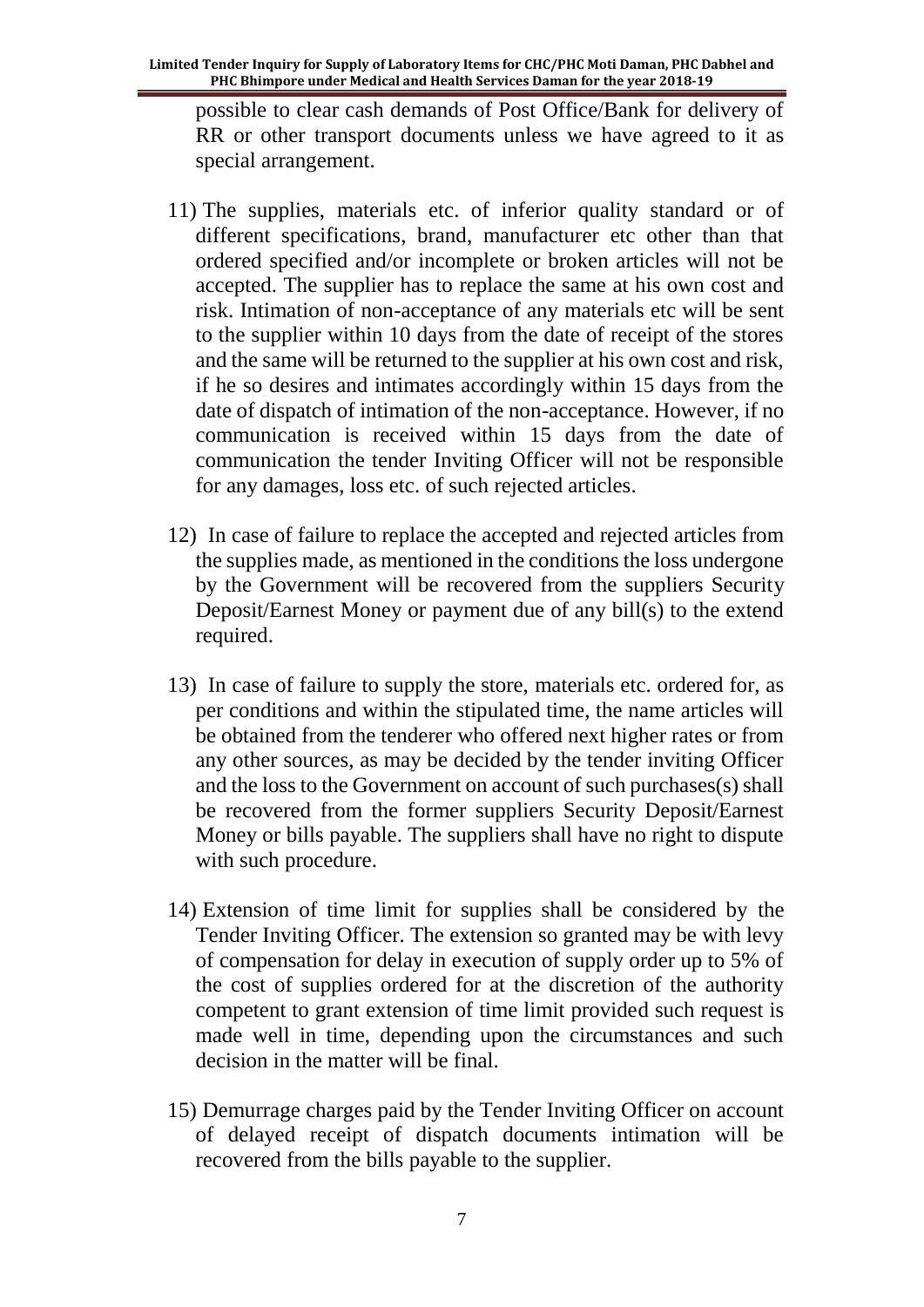- 16) If at any time after the order for supply of materials the Tender Inviting Officer shall for any reason whatsoever not require the whole or part of the quantity thereof as specified in the order the Tender Inviting Officer shall give notice in writing of the fact to the supplier(s) who shall have to claim to any payment of compensation what so ever on account of any profit or advantage which the supplier(s) might have derived from the supply of articles in full, but which did not derive in consequence of the full quantity of articles not having been purchased, nor shall have any claim for compensation by reasons of any alterations having been made in the original instructions which shall invoice any curtailment of the supply originally contemplated.
- 17) The Earnest Money(s)/Security Deposit(s) paid by the tender(s) earlier against any tender(s) or supply order(s) is/are not adjustable with Earnest Money or Security Deposit required by these conditions.
- 18) The tenders/offers received do not confirm with the terms and conditions of this office will be summarily rejected. If any firm desires to consider exemption from payment of Earnest Money Deposit, certified copies of its Registration with D.G.S. & D. should be attached to their tenders.
- 19) The items as mentioned in the list are the approximate estimates invited and actual purchase may more. Accordingly, the successful tenderer has no right for any loss/damages with reference to approximate requirement shown in tender and actual requirement.
- 20) Supplier may ensure the goods at his own cost to safeguard the delivery of such goods dispatched by him to the consignee; the department will not be responsible for the damages or pilferage of goods during transit.
- 21) The manufacturing units who are placed in Daman are exempted for Earnest Money Deposit.
- 22) Rates should be quoted in the forms issued from the department and as per the requirement asked for.
- 23) Rates quoted are for Medical and Public Health Department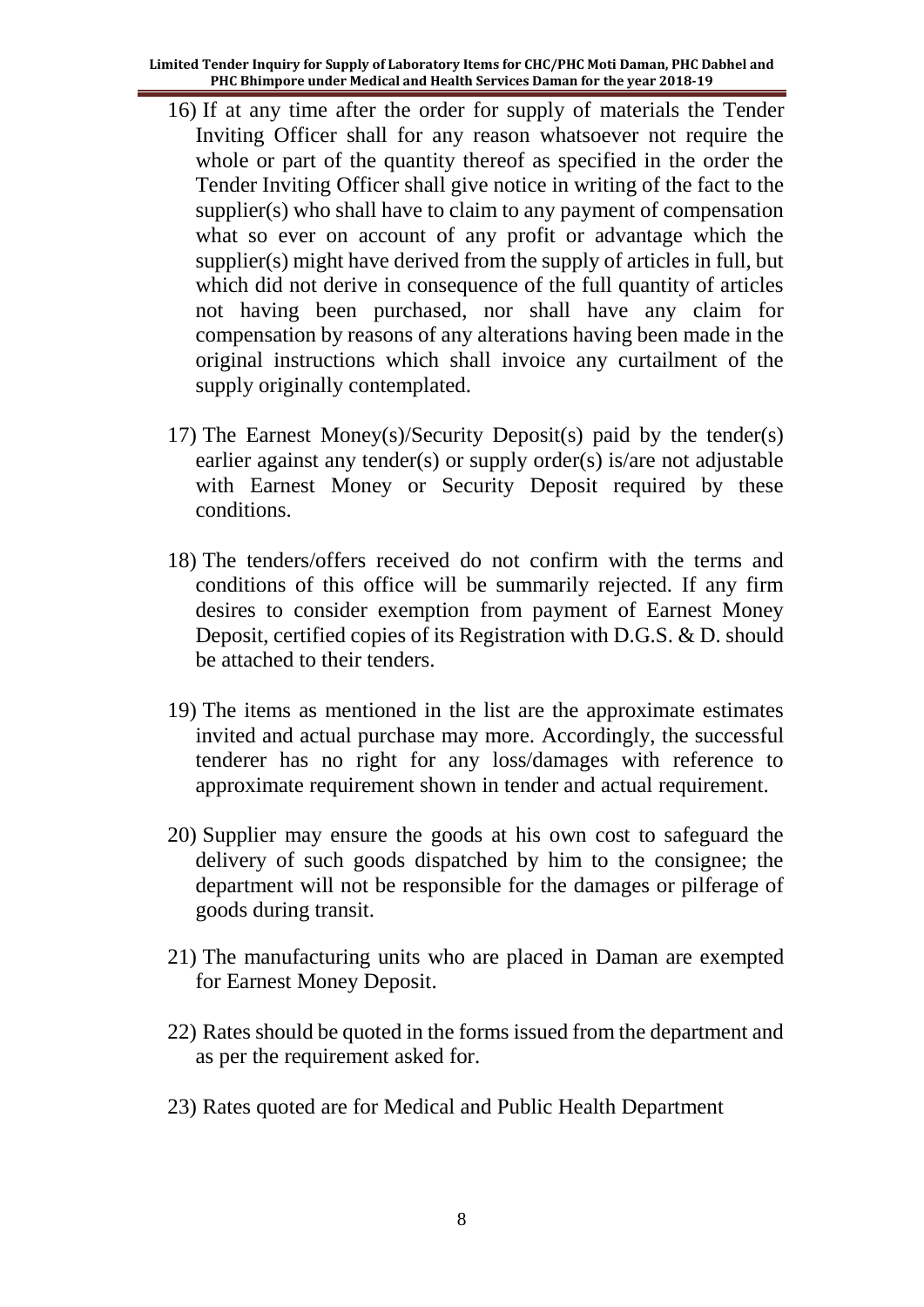- 24) The tenderer should attach copies of **as per Annexure-A duly signed and stamped**. It may please be noted that the tender received without document referred above shall not be considered.
- 25) The tender fee must be enclosed in demand draft in favour of undersigned with the tender documents.
- 26) The successful bidder has to supply the material within two days of receipt of Supply order.

#### **1. Bid Evaluation Methodology:**

A. **Preliminary Evaluation**: Tender fee and EMD Submission

#### B. **Technical Evaluation:**

- Scrutiny of technical specifications and other relevant documents as asked by the department with the quoted specification
- Scrutiny of Compliance Statement given by the bidder
- Sample verification of items will be done by the department if required.

### C. **Financial Evaluation**:

Lowest quoted offered by Technically Qualified Bidders

### 1. **PAYMENT TERMS:**

- a. 100% of the invoice amount will be paid only after supply, successful and submission of Security deposit.
- b. Price escalation clause will not be entertained under any circumstances.
- c. All bills should be in **TRIPLICATE** and should invariably mention the number and date of supply order.
- d. All bills for amount above ₹.5000/- should be pre-receipted on a Revenue Stamp of proper value. Bills for amount exceeding ₹. 5000/- not pre-receipted on Revenue Stamp of proper value will not be accepted for payment.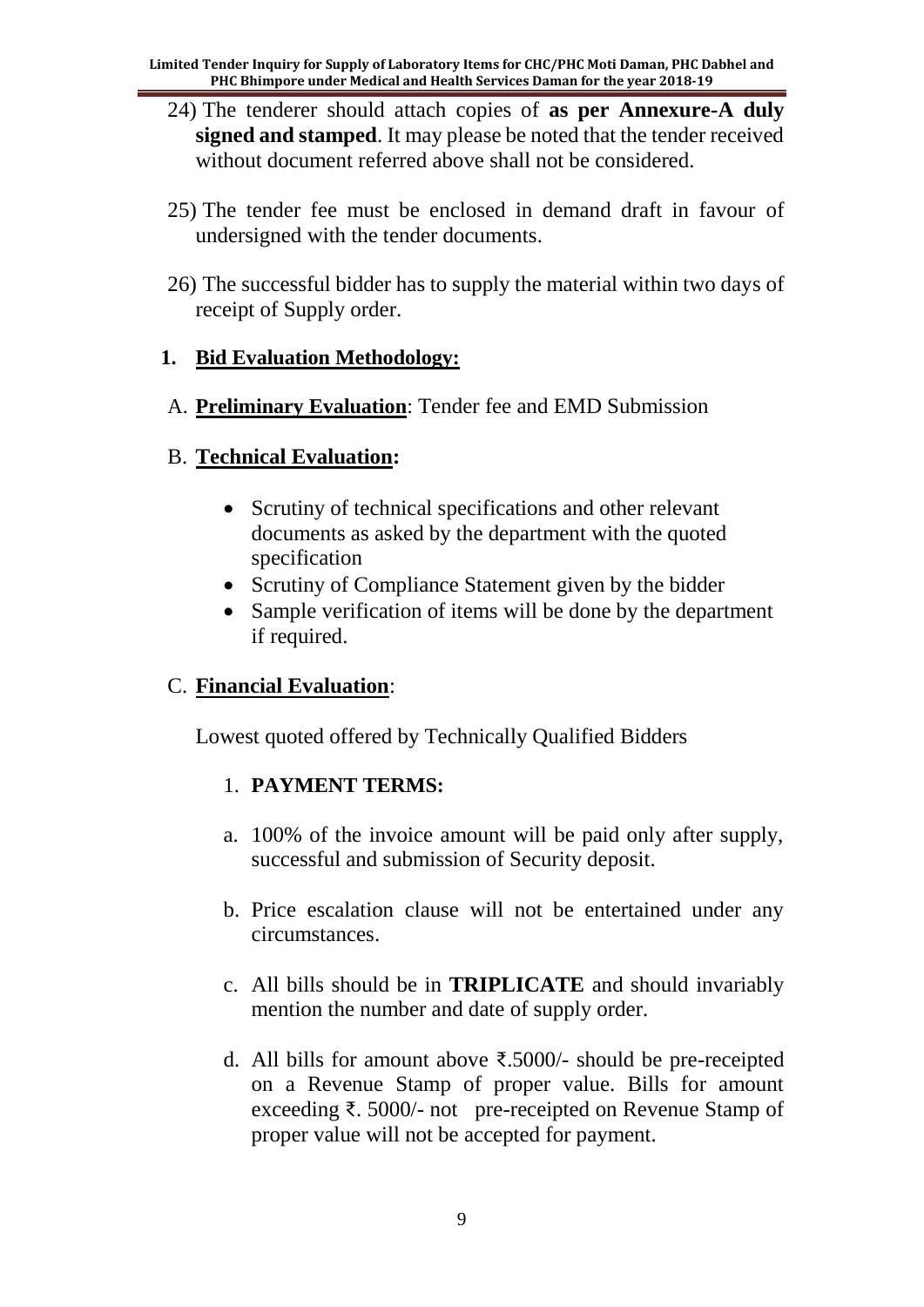- e. Each bill in which GST is charged must contain the following certificates on the body of the bill: **"CERTIFIED"** that the goods on which GST has been charged have not been exempted under the Central GST Act or the Rules made there under and the amount charged on account of GST on these goods is not more than what is payable under the provisions of relevant Act or Rules made there under".
- f. No extra charge for packing, forwarding and insurance etc. will be paid on the rates quoted.
- g. The rates should be quoted only for the items specified in the list of requirements.
- h. Rates quoted for items other than the required specification/ make/ manufacture will not be considered.

Signature & Designation of Tender Inviting Officer…

 **Sd/- Director** Medical and Health Services "Tel No.(0260) 2230470. e-mail Id :- [dmhs-daman](mailto:dmhs-daman-dd@nic.in)[dd@nic.in](mailto:dmhs-daman-dd@nic.in)

The above terms and conditions are accepted and are binding to me/us.

firm

Place: Signature of tenderer Dated: Name of tenderer with seal of the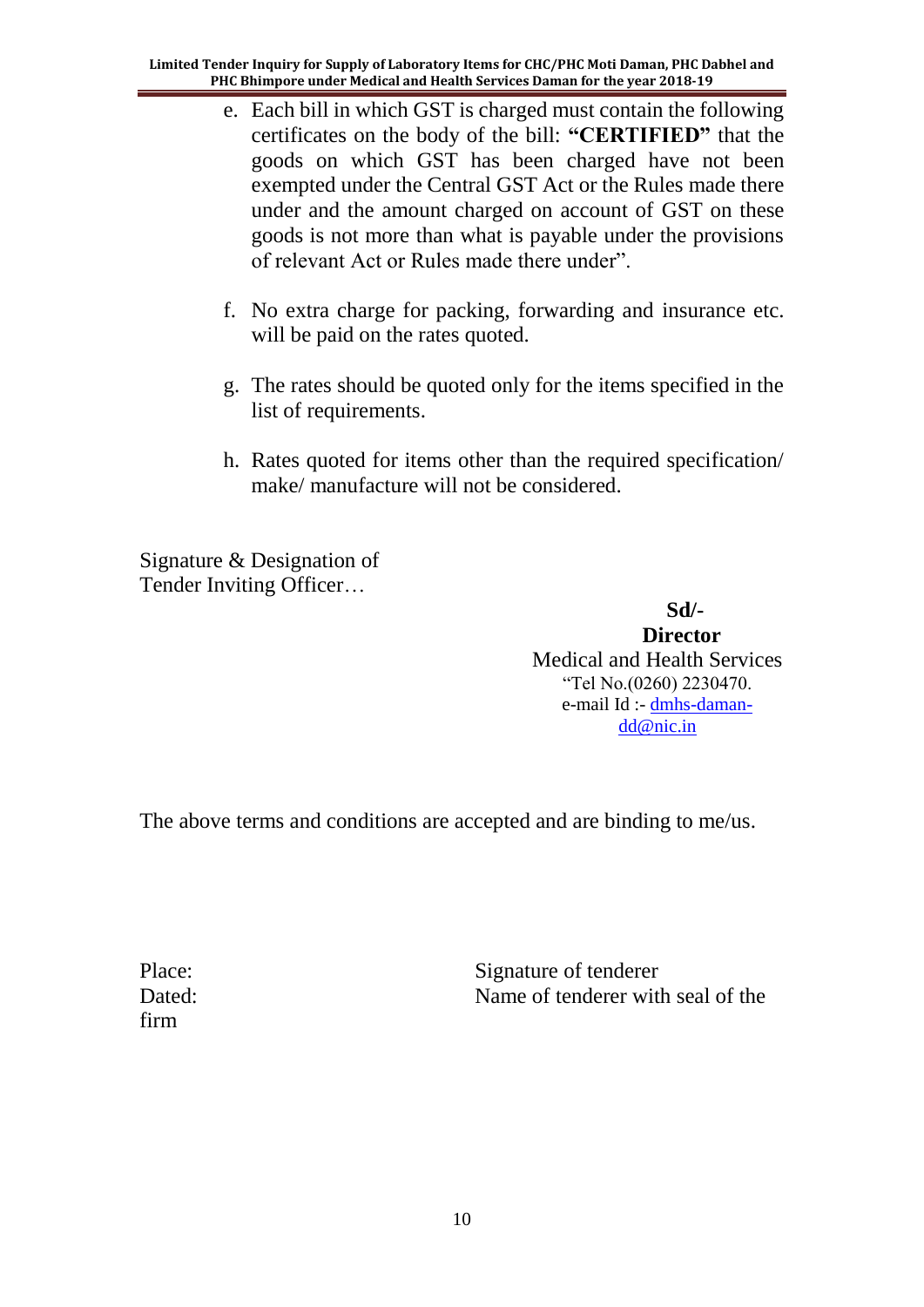#### **Annexure - A**

#### **SCHEDULE OF DOCUMENTS ATTACHED**

| Sr.<br>No. | <b>Document / Certificate</b>                                                                                                  | <b>Uploaded &amp;</b><br><b>Enclosed</b> | At<br>Page No. |
|------------|--------------------------------------------------------------------------------------------------------------------------------|------------------------------------------|----------------|
| A.         | <b>General Documents:</b>                                                                                                      |                                          |                |
| 01.        | <b>Tender Fees</b>                                                                                                             | Yes / No                                 |                |
| 02.        | <b>EMD</b>                                                                                                                     | Yes / No                                 |                |
| 03.        | Copy of PAN No.                                                                                                                | Yes / No                                 |                |
| 04.        | Copy of GST No.                                                                                                                | Yes / No                                 |                |
| 05.        | Valid License in field of supply.                                                                                              | Yes / No                                 |                |
| 06.        | Letter / Undertaking Mentioning in<br>Reputed<br>Manufacturer / Authorized Distributors/ Suppliers of<br>the items prescribed. | Yes / No                                 |                |
| 07.        | Non-Conviction Certificate obtained from FDA.                                                                                  | Yes / No                                 |                |
| 08.        | Scan copy of Terms and Conditions of the tender<br>documents duly Stamped and Signed on each page.                             | Yes / No                                 |                |
| 09.        | Scan copy of Schedule of Documents correctly filled<br>with Stamped and Signed on each page. (Scope of<br>Work)                | Yes / No                                 |                |

It is verified that all the certificates/permissions/documents are valid and current as on date and have not been withdrawn/cancelled by the issuing authority. It is further verified that the represents at above, declaration part are as per the format prescribed by the Administration and it is clearly and distinctly understood by me/us that the tender is liable to be rejected if on scrutiny and of these certificates is found to be not as per the prescribed format of Administration.

I/We further undertake to produce on demand the original certificate/ permission/ document for verification at any stage during the processing of the tender.

Date:

Place:

Sign & Stamp of tenderer.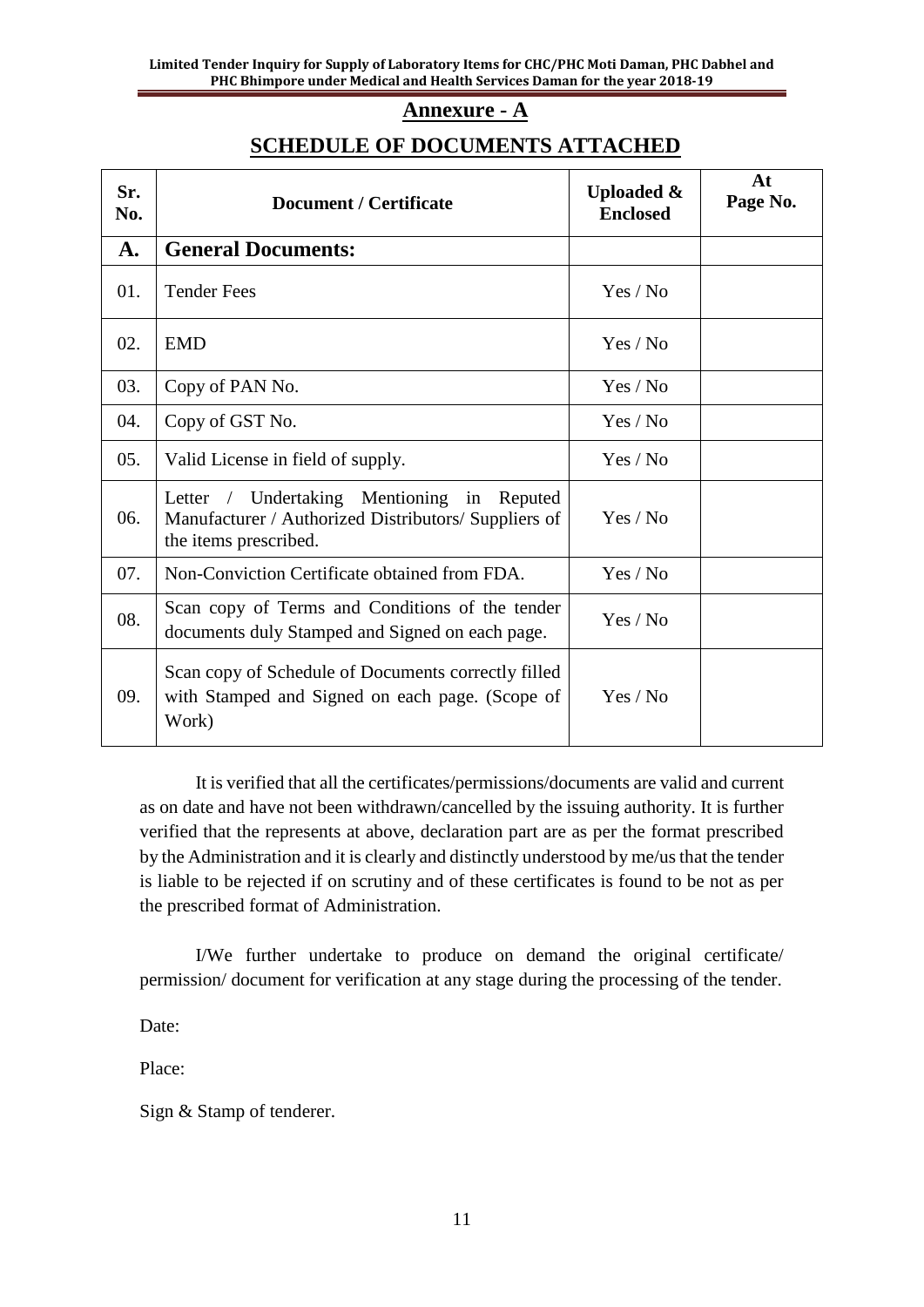## ❖ **Scope of Work:**

#### **Schedule of Specifications and Allied Technical Details:**

### **Supply of Laboratory items under Directorate of Medical & Public Health Department, Daman.**

| Sr.<br>No.     | <b>Name of Medicine</b>              | Unit            | <b>Company Required</b>       | Company<br>offered |
|----------------|--------------------------------------|-----------------|-------------------------------|--------------------|
| $\mathbf{1}$   | <b>EDTA Tube</b>                     | 1 Nos.          | J.K Diag or Equivalent        |                    |
| $\overline{2}$ | Flouride Tube                        | 1 Nos.          | J.K Diag or Equivalent        |                    |
| 3              | Plain Bulb with Clot<br>Activator    | 1 Nos.          | J.K Diag or Equivalent        |                    |
| $\overline{4}$ | <b>Urine Container</b>               | 1 Nos.          | Std Co.                       |                    |
| 5              | Printer Roll                         | 1 Nos.          | Mitsubisi or Equivalent       |                    |
| 6              | Deionized Water                      | $1$ lit         | Std Co.                       |                    |
| $\tau$         | <b>UPT Strip</b>                     | 1Test           | Beacon/Span or<br>Equivalent  |                    |
| 8              | Cell Pack(Sysmex) xp 100<br>solution | $1$ lit         | <b>ERBA</b> or Equivalent     |                    |
| 9              | Stomatolyser                         | 1 <sub>ml</sub> | Transasia or Equivalent       |                    |
| 10             | <b>ASO Kit</b>                       | 1 Test          | Aspen or Equivalent           |                    |
| 11             | Sodium Hydroxide N/10                | 1 bott          | Aspen/Beacon or<br>Equivalent |                    |
| 12             | Hydrochloride Acid N/10              | 1 bott          | Aspen/Beacon or<br>Equivalent |                    |
| 13             | Cell Clean (Sysmex)                  | 1 <sub>ml</sub> | Transasia or Equivalent       |                    |
| 14             | CRP (Beacon)                         | 1 Test          | Aspen or Equivalent           |                    |
| 15             | P.P.D Vial                           | 1vial           | Arkay or Equivalent           |                    |
| 16             | G-6PD                                | 1 Test          | Beacon or Equivalent          |                    |
| 17             | RA Test                              | 1 Test          | Aspen or Equivalent           |                    |
| 18             | Urine Strip                          | 1 Test          | Labcare or Equivalent         |                    |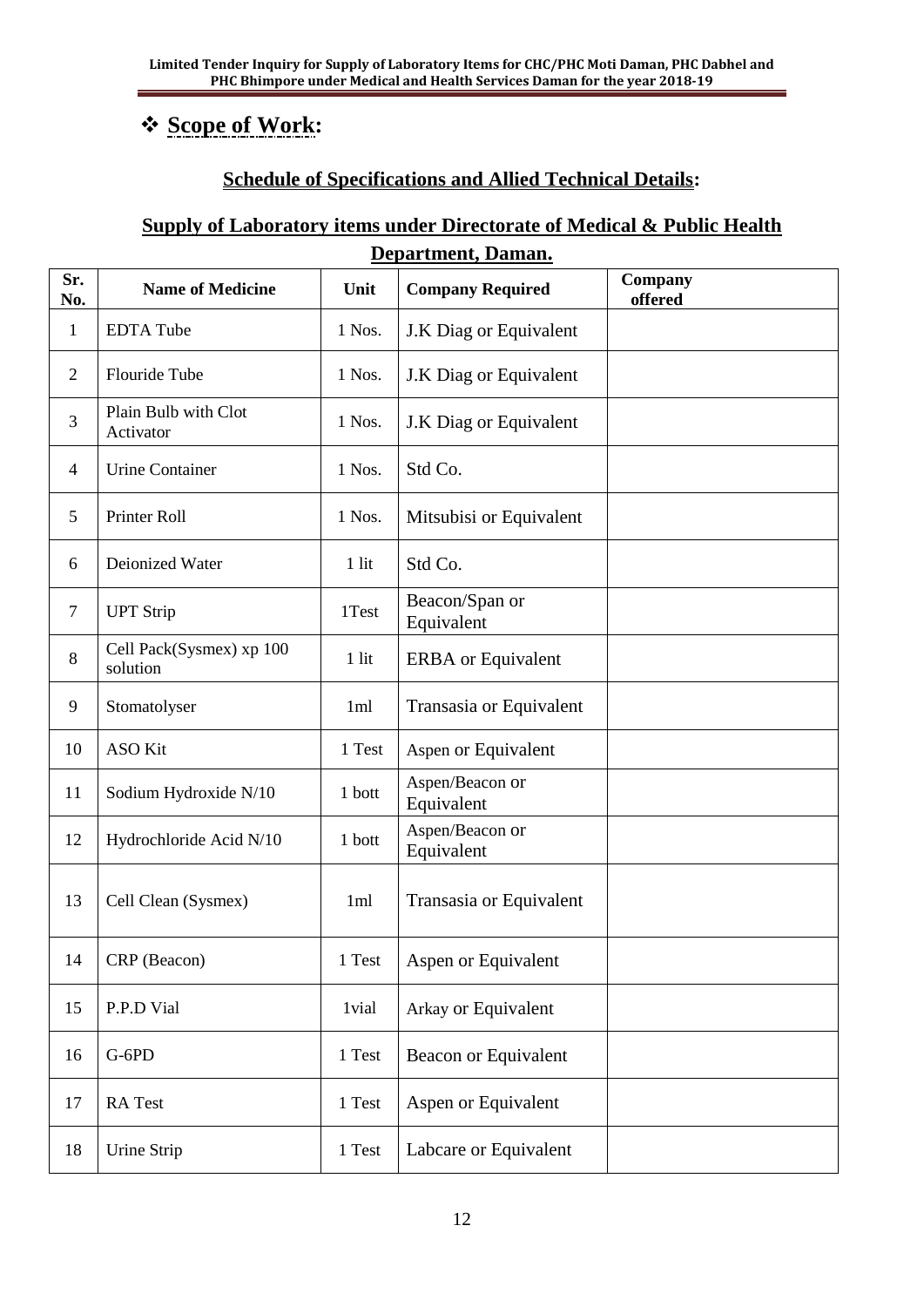| 19 | Tourniqutes                 | 1Nos                           | Std Co.                         |
|----|-----------------------------|--------------------------------|---------------------------------|
| 20 | HBsAg Rapib Method          | 1 Test                         | <b>Yuvraz or Equivalent</b>     |
| 21 | <b>HCV Rapib Method</b>     | 1 test                         | Lab-Care or Equivalent          |
| 22 | Widal Kit (O&H)             | 1 kit                          | Beacon or Equivalent            |
| 23 | <b>Blue Tips</b>            | 1Nos                           | Std Co.                         |
| 24 | Capillary for CT            | 1Nos                           | Std Co.                         |
| 25 | Glucose Strip(Glucodot)     | 1Test                          | Deep Medi Tech or<br>Equivalent |
| 26 | Keto Diastix                | 1 Test                         | Labcare or Equivalent           |
| 27 | <b>Multistick for Urine</b> | 1 Test                         | Labcare or Equivalent           |
| 28 | <b>Tissue Paper Roll</b>    | 1 Roll                         | Std Co.                         |
| 29 | <b>Yellow Tips</b>          | 1Nos                           | Transasia or Equivalent         |
| 30 | <b>Glucose Reagent</b>      | 10x44m<br>1(1kit)              | Transasia or Equivalent         |
| 31 | <b>Creatinine Reagent</b>   | 5x44,5x<br>11ml                | Transasia or Equivalent         |
| 32 | Urea Reagent                | 5x44,5x<br>11ml                | Transasia or Equivalent         |
| 33 | <b>Cholesterol Reagent</b>  | 10x44m<br>1(1kit)              | Transasia or Equivalent         |
| 34 | <b>LDL</b> Reagents         | $2x30ml$ ,<br>2x10ml(<br>1kit) | Transasia or Equivalent         |
| 35 | <b>HDL</b> Reagents         | 4x30ml,<br>4x10ml              | Transasia or Equivalent         |
| 36 | Triglycerides               | 5x44,5x<br>11ml                | Transasia or Equivalent         |
| 37 | <b>ALKP</b> Reagent         | 2x44ml,<br>2x11ml              | Transasia or Equivalent         |
| 38 | Uric Acid Reagent           | 5x44,5x<br>11ml                | Transasia or Equivalent         |
| 39 | <b>SGOT</b>                 | 4X34ml<br>,4X17m               | Transasia or Equivalent         |
| 40 | <b>SGPT</b>                 | 4X34ml<br>,4X17m<br>1          | Transasia or Equivalent         |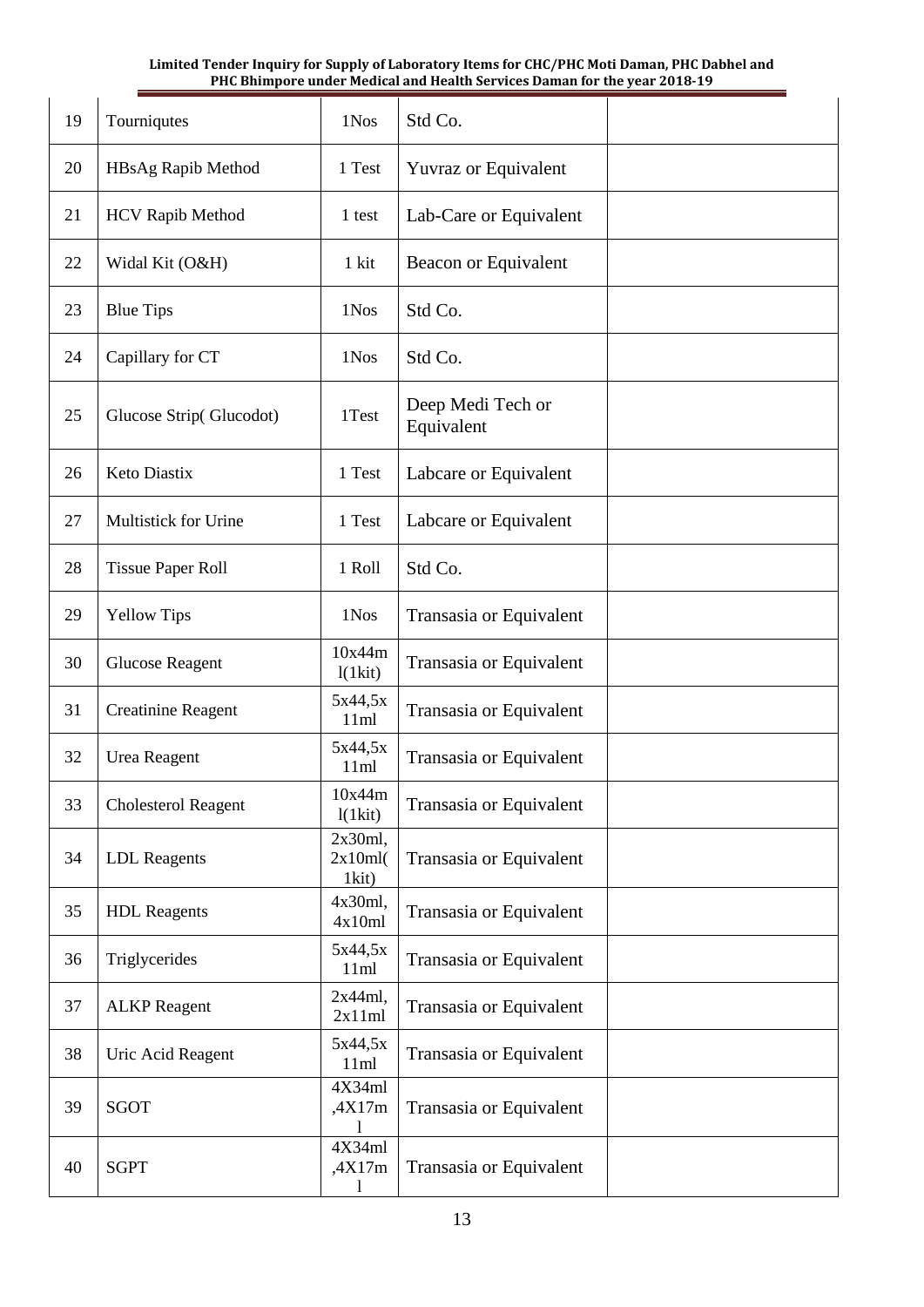| Limited Tender Inquiry for Supply of Laboratory Items for CHC/PHC Moti Daman, PHC Dabhel and |
|----------------------------------------------------------------------------------------------|
| <b>PHC Bhimpore under Medical and Health Services Daman for the year 2018-19</b>             |

| 41 | <b>Total Bilurubin</b>                           | $6x44ml$ ,<br>3x22ml | Transasia or Equivalent               |  |
|----|--------------------------------------------------|----------------------|---------------------------------------|--|
| 42 | Direct Bilurubin                                 | 6x44ml,<br>3x22ml    | Transasia or Equivalent               |  |
| 43 | Multical (4x3ml)                                 | 3x4ml(1)<br>kit)     | Transasia or Equivalent               |  |
| 44 | <b>ERBA Path</b>                                 | 4x100m<br>l(lkit)    | <b>ERBA</b> or Equivalent             |  |
| 45 | ErBA Norm                                        | 10x44m<br>1(1kit)    | Transasia or Equivalent               |  |
| 46 | <b>ESR Plastic Single Use (</b><br>Helico Inter) | 1 NOS                | Helico International or<br>Equivalent |  |
| 46 | Calcium                                          | 10x12m<br>1(1kit)    | Transasia or Equivalent               |  |
| 47 | <b>Blue Tips</b>                                 | 1                    | Std Co.                               |  |
| 48 | Capillary for CT                                 | $\mathbf{1}$         | Std Co.                               |  |
| 49 | Multistick                                       | 1 Test               | Labcare or Equivalent                 |  |
| 50 | <b>HCV Rapib Method</b>                          | 1 test               | Lab-Care or Equivalent                |  |

Signature of Suppliers/Dealers with Rubber Stamp

 **Sd/-**

**Director** Medical and Health Services "Tel No.(0260) 2230470. e-mail Id :- [dmhs-daman-dd@nic.in](mailto:dmhs-daman-dd@nic.in)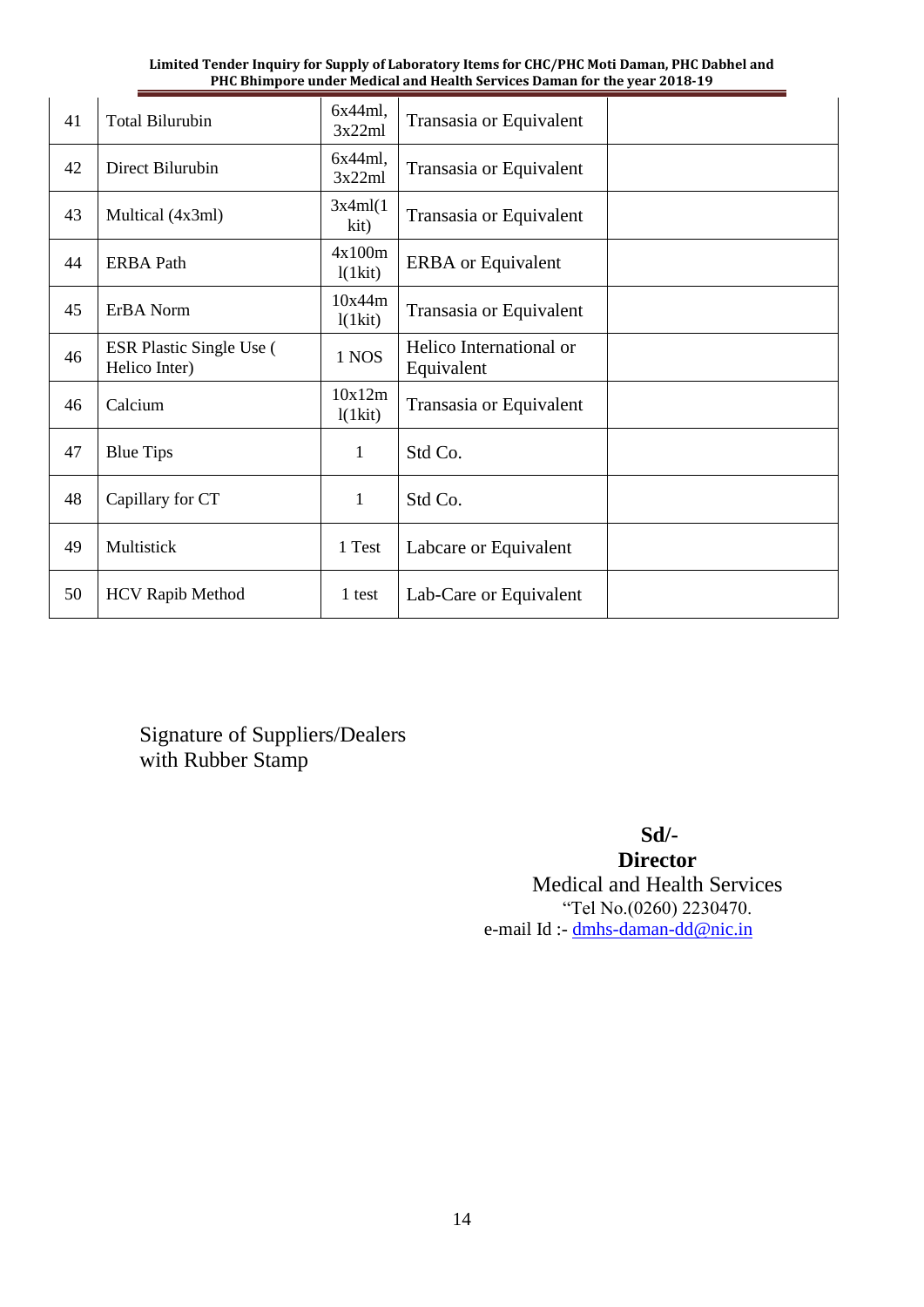# ❖ **Schedule of Price Schedules:**

## **Supply of Laboratory items under Directorate of Medical & Public Health Department, Daman.**

| Sr.<br>No.     | <b>Name of Medicine</b>              | Unit   | <b>Unit Rate</b><br>(in Rs.) |
|----------------|--------------------------------------|--------|------------------------------|
| $\mathbf{1}$   | <b>EDTA</b> Tube                     | 1 Nos. |                              |
| $\overline{2}$ | Flouride Tube                        | 1 Nos. |                              |
| 3              | Plain Bulb with Clot<br>Activator    | 1 Nos. |                              |
| $\overline{4}$ | <b>Urine Container</b>               | 1 Nos. |                              |
| 5              | Printer Roll                         | 1 Nos. |                              |
| 6              | Deionized Water                      | 1 lit  |                              |
| $\tau$         | <b>UPT Strip</b>                     | 1Test  |                              |
| 8              | Cell Pack(Sysmex) xp 100<br>solution | 1 lit  |                              |
| 9              | Stomatolyser                         | 1ml    |                              |
| 10             | <b>ASO Kit</b>                       | 1 Test |                              |
| 11             | Sodium Hydroxide N/10                | 1 bott |                              |
| 12             | Hydrochloride Acid N/10              | 1 bott |                              |
| 13             | Cell Clean (Sysmex)                  | 1ml    |                              |
| 14             | CRP (Beacon)                         | 1 Test |                              |
| 15             | P.P.D Vial                           | 1vial  |                              |
| 16             | $G-6PD$                              | 1 Test |                              |
| 17             | RA Test                              | 1 Test |                              |
| 18             | Urine Strip                          | 1 Test |                              |
| 19             | Tourniquets                          | 1Nos   |                              |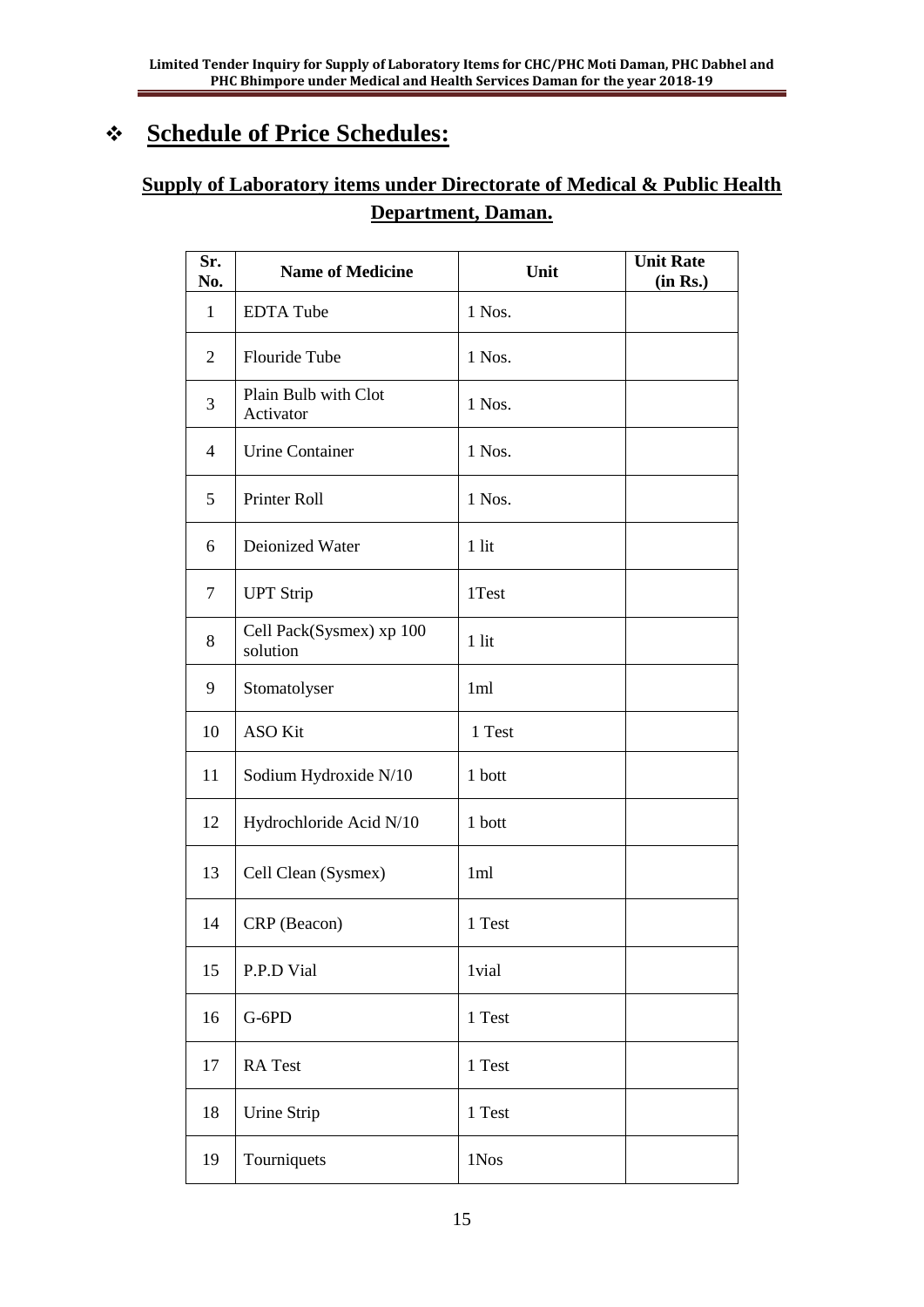| 20 | HBsAg Rapib Method          | 1 Test               |  |
|----|-----------------------------|----------------------|--|
| 21 | <b>HCV Rapib Method</b>     | 1 test               |  |
| 22 | Widal Kit (O&H)             | 1 kit                |  |
| 23 | <b>Blue Tips</b>            | 1Nos                 |  |
| 24 | Capillary for CT            | 1Nos                 |  |
| 25 | Glucose Strip(Glucodot)     | 1Test                |  |
| 26 | <b>Keto Diastix</b>         | 1 Test               |  |
| 27 | <b>Multistick for Urine</b> | 1 Test               |  |
| 28 | <b>Tissue Paper Roll</b>    | 1 Roll               |  |
| 29 | <b>Yellow Tips</b>          | 1Nos                 |  |
| 30 | <b>Glucose Reagent</b>      | 10x44ml(lkit)        |  |
| 31 | <b>Creatinine Reagent</b>   | 5x44,5x11ml          |  |
| 32 | Urea Reagent                | 5x44,5x11ml          |  |
| 33 | <b>Cholesterol Reagent</b>  | 10x44ml(lkit)        |  |
| 34 | <b>LDL</b> Reagents         | 2x30ml, 2x10ml(1kit) |  |
| 35 | <b>HDL</b> Reagents         | 4x30ml,4x10ml        |  |
| 36 | Triglycerides               | 5x44,5x11ml          |  |
| 37 | <b>ALKP</b> Reagent         | 2x44ml, 2x11ml       |  |
| 38 | Uric Acid Reagent           | 5x44,5x11ml          |  |
| 39 | SGOT                        | 4X34ml, 4X17ml       |  |
| 40 | <b>SGPT</b>                 | 4X34ml, 4X17ml       |  |
| 41 | <b>Total Bilurubin</b>      | 6x44ml, 3x22ml       |  |